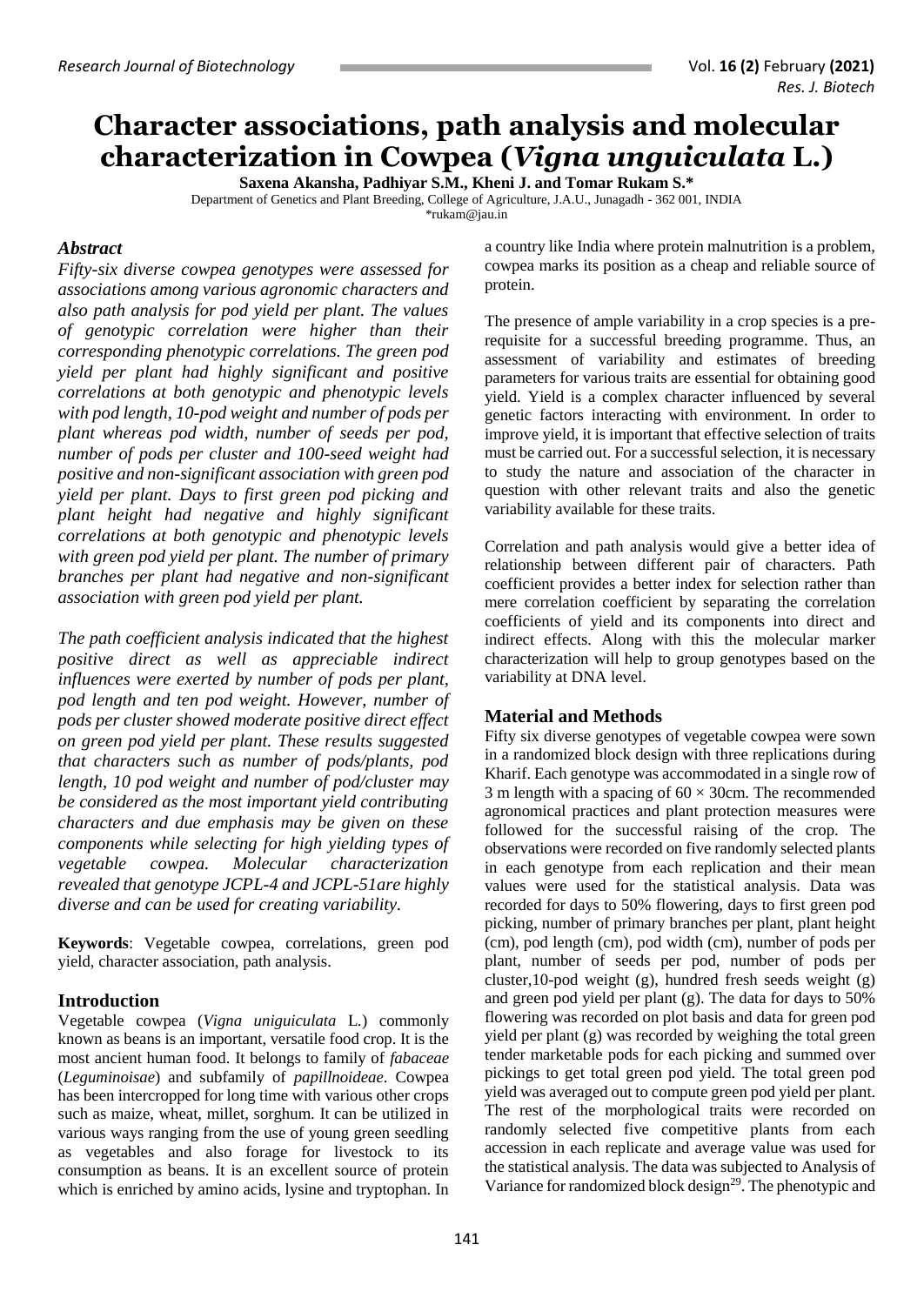genotypic correlation coefficients among all the characters were estimated<sup>4</sup> and path coefficient was also calculated<sup>6</sup>.

**DNA extraction:** Two to three young leaves were collected in ice cooled condition for obtaining 100 mg sample to isolate total genomic DNA using modified Tomar et  $al^{23}$ method. The quantification of DNA in individual sample was performed spectrophotometrically and the quality was checked on 1.0% agarose gel to store at  $4 \degree C$  for further use.

**RAPD markers:** RAPD primers were used for the molecular characterization of cowpea. A set of 5 primers from OPA to OPO (OPA 1, OPA 2, OPA 3, OPA 4, OPA 5, OPB 1…..to OPO4 and OPO 5) making a total of 75 primers were used.<sup>24</sup> PCR master mix contained 10 mM Tris HCl (pH 8.3), 1.5 mM  $MgCl<sub>2</sub>$ , 10 pM primers, 10 mM dNTPs, 20 ng genomic DNA, 1 unit Taq DNA polymerase with sterile distilled water to make final volume of 20 μl. PCR condition was performed as described by Tomar et  $al<sup>23</sup>$  with modifications. RAPD protocol was as follows: initial denaturation at 94  $^{0}$ C for 7 min followed by 45 cycle of 94 $^{0}$ C for 30 sec for denaturation, annealing at Ta for 45 sec and extension at  $72 \text{ °C}$  for 2 min, final extension was done at 72<sup>0</sup>C for 10 min.

Amplified products were loaded on 1.6% agarose gel containing ethidium bromide (0.5 μg/ml) and 50 bp DNA ladder which was run at 120V for 2 hrs to separate amplified products. Gel was visualized and documented using genesys gel documentation system (Syngene).

**Data analysis:** RAPD banding pattern was scored as present (1) and absent (0) to convert it into binary data format for analysis by PAST<sup>7</sup> .

## **Results**

**Analysis of Variance**: The data obtained for 12 characters were subjected to statistical analysis of variance which revealed highly significant differences among the genotypes for all the characters studied. The mean squares due to various sources of variation with regards to different traits *viz*. yield and component traits for cowpea are presented in table 1. Analysis of Variance revealed that highly significant differences among the genotypes were observed for all the traits. This indicates the presence of significant amount of genetic variability among the material studied.

**Correlation Coefficients:** The correlation coefficients were worked-out among 12 characters to find out association of pod yield per plant with its components at genotypic (rg) and phenotypic (rp) levels. The data given in table 2 revealed that in general, the phenotypic correlation coefficients were relatively higher than their corresponding genotypic correlations coefficients. The results on correlation coefficients between different pairs of characters are presented below:

The green pod yield per plant had highly significant and positive correlations at both genotypic and phenotypic levels with pod length (rg= $0.3686$ , rp= $0.3585$ ), 10-pod weight (rg= 0.4745, rp= 0.4628) and number of pod per plant  $(rg=0.6333, rp= 0.6344)$  whereas, pod width  $(rg=0.2256, rp=0.6333)$  $rp=0.2108$ ), number of seeds per pod  $(rg=0.0544)$ ,  $rp=0.0473$ ), number of pods per cluster (rg=0.0907,  $rp=0.0830$  and 100-seed weight (rg=0.0542, rp=0.0539) had positive and non-significant association with green pod yield per plant.

Daysto first green pod picking (rg=-0.4868, rp=-0.4652) and plant height (rg=-0.3552, rp=-0.3394) had negative and highly significant at both genotypic and phenotypic levels with green pod yield per plant while number of primary branches per plant (rg=-0.1426, rp=-0.1380) had negative and non-significant association with green pod yield per plant.

| Analysis of variance showing mean squares for 12 characters in 56 genotypes of cowpea |                    |                          |                                       |                                            |                             |                    |                   |  |  |  |
|---------------------------------------------------------------------------------------|--------------------|--------------------------|---------------------------------------|--------------------------------------------|-----------------------------|--------------------|-------------------|--|--|--|
| Source of<br>variation                                                                | d. f.              | Days to 50%<br>flowering | Days to first<br>green pod<br>picking | Number of<br>primary branches<br>per plant | <b>Plant</b><br>height (cm) | Pod length<br>(cm) | Pod width<br>(cm) |  |  |  |
|                                                                                       |                    |                          | 2                                     | 3                                          | 4                           | 5                  | 6                 |  |  |  |
| Replications                                                                          | 02                 | $13.6250*$               | 18.0059                               | 0.0380                                     | 50.1197*                    | $1.8105*$          | $0.0052*$         |  |  |  |
| Genotypes                                                                             | 55                 | 83.1323**                | 110.6942**                            | $2.6484**$                                 | 135.9572**                  | 9.9624**           | $0.0242**$        |  |  |  |
| Error                                                                                 | 110                | 4.4128                   | 7.3332                                | 0.05116                                    | 4.9256                      | 0.5253             | 0.0013            |  |  |  |
|                                                                                       |                    |                          |                                       |                                            |                             |                    |                   |  |  |  |
| Source of                                                                             | d. f.<br>Number of |                          | Number of                             | 10-pod weight                              | 100-seed                    | Number of          | Green pod         |  |  |  |
| variation                                                                             |                    | seeds per pod            | pods per                              | $\left( \mathbf{g} \right)$                | weight                      | pods per plant     | yield per         |  |  |  |
|                                                                                       |                    |                          | cluster                               |                                            | (g)                         |                    | plant(g)          |  |  |  |
|                                                                                       |                    | 7                        | 8                                     | 9                                          | 10                          | 11                 | 12                |  |  |  |
| Replications                                                                          | 02                 | 2.8191*                  | 0.0728                                | 2.2303                                     | 1.2457                      | 30.0986            | 153.7185          |  |  |  |

| Table 1                                                                               |
|---------------------------------------------------------------------------------------|
| Analysis of variance showing mean squares for 12 characters in 56 genotypes of cowpea |

\*, \*\* Significant at 5% and 1% levels respectively

Genotypes | 55 | 4.6449\*\* | 1.6958\*\* | 390.5561\*\* | 122.1056\*\* | 392.0761\*\* | 5957.2137\*\* Error 110 0.2267 0.0610 5.8059 1.3837 11.2755 274.8938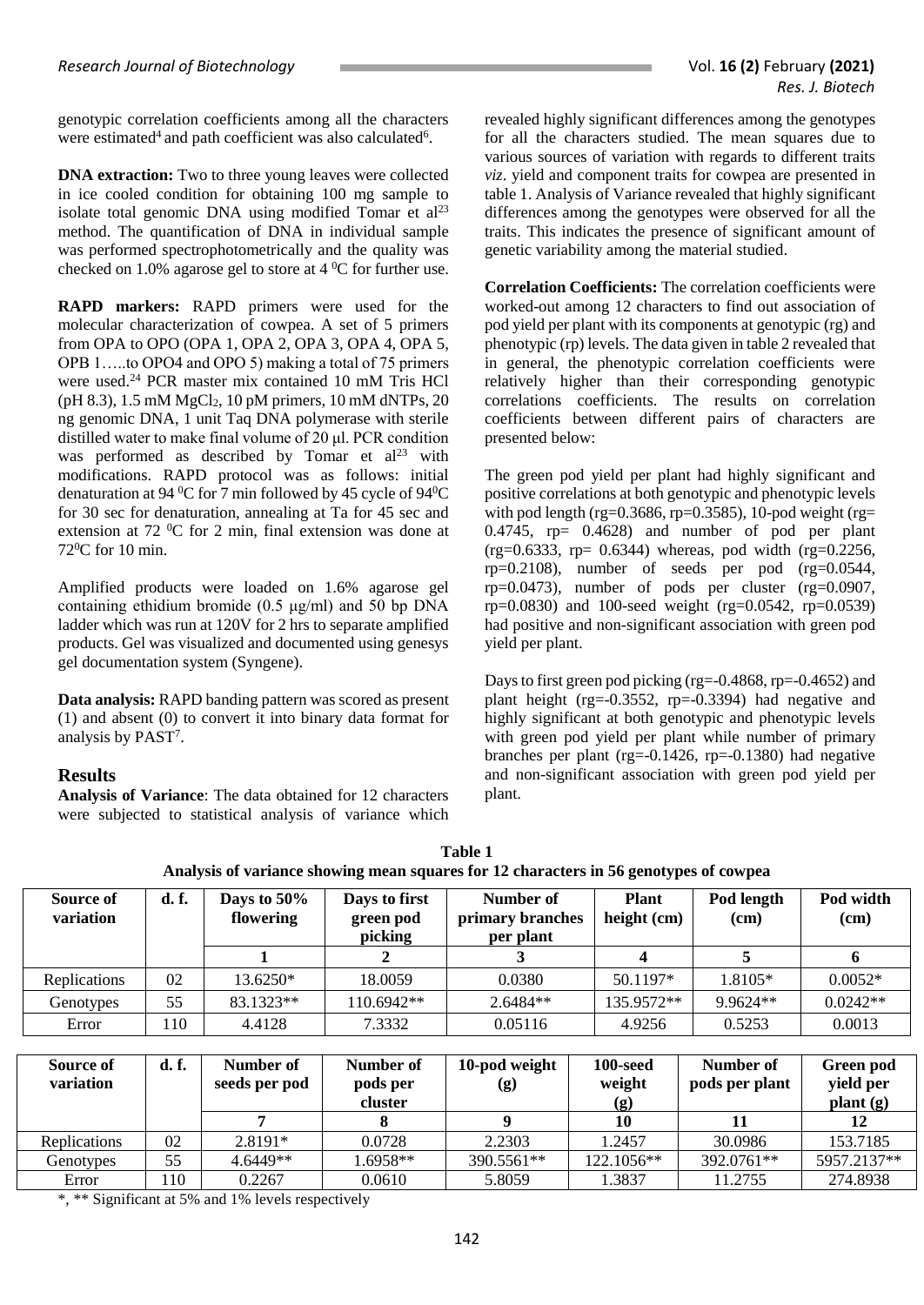| <b>Characters</b>                     |                         | Days to<br>50%<br>flowering | Days to<br>first<br>green pod<br>picking | No. of<br>primary<br>branches/<br>plant | <b>Plant</b><br>height<br>(cm) | Pod<br>length<br>(cm) | Pod<br>width<br>(cm) | No. of<br>seeds<br>/pod | No. of<br>pods/<br>cluster | $10$ -pod<br>weight<br>(g) | <b>Hundred</b><br>fresh<br>seeds<br>weight $(g)$ | No. of<br>pods/<br>plant |
|---------------------------------------|-------------------------|-----------------------------|------------------------------------------|-----------------------------------------|--------------------------------|-----------------------|----------------------|-------------------------|----------------------------|----------------------------|--------------------------------------------------|--------------------------|
| Green pod<br>yield/plant (g)          | $r_g$                   | $-0.2583$                   | $-0.4868**$                              | $-0.1426$                               | $-0.3552**$                    | 0.3686**              | 0.2256               | 0.0544                  | 0.0907                     | $0.4745*$<br>$\ast$        | 0.0542                                           | $0.6333**$               |
|                                       | $r_{p}$                 | $-0.2508$                   | $-0.4652**$                              | $-0.1380$                               | $-0.3394*$                     | $0.3585**$            | 0.2108               | 0.0473                  | 0.0830                     | $0.4628*$<br>$\ast$        | 0.0539                                           | $0.6344**$               |
| Days to 50%<br>flowering              | $r_{g}$                 |                             | 0.7853**                                 | 0.0866                                  | 0.1379                         | 0.0937                | $0.3045*$            | 0.2890<br>$\ast$        | 0.0504                     | $-0.0068$                  | $0.3765**$                                       | $-0.3006*$               |
|                                       | $r_{p}$                 |                             | $0.7578**$                               | 0.0899                                  | 0.1276                         | 0.0860                | 0.2850*              | 0.2702<br>$\ast$        | 0.0508                     | $-0.0076$                  | $0.3628**$                                       | $-0.2859*$               |
| Days to first<br>green pod<br>picking | $r_{g}$                 |                             |                                          | $0.2643*$                               | 0.2570                         | $-0.0195$             | $0.2728*$            | 0.2142                  | $-0.0365$                  | $-0.0748$                  | 0.3090*                                          | $0.4336**$               |
|                                       | $r_{p}$                 |                             |                                          | 0.2488                                  | 0.2388                         | $-0.0207$             | $-0.2540$            | 0.1999                  | $-0.0335$                  | $-0.0689$                  | $0.2971*$                                        | $0.4154**$               |
| No. of primary<br>branches<br>/plant  | $r_{\rm g}$             |                             |                                          |                                         | $0.7215**$                     | $-0.0442$             | $-0.0217$            | 0.2096                  | $0.3617**$                 | $-0.0209$                  | $-0.0407$                                        | $-0.1768$                |
|                                       | $r_{p}$                 |                             |                                          |                                         | $0.7114**$                     | $-0.0415$             | $-0.0207$            | 0.2073                  | $0.3544**$                 | $-0.0205$                  | $-0.0409$                                        | $-0.1725$                |
| Plant height<br>(cm)                  | $\Gamma$                |                             |                                          |                                         |                                | $-0.1683$             | $-0.0761$            | 0.0198                  | $0.2777*$                  | $-0.2008$                  | $-0.0262$                                        | $0.4195**$               |
|                                       | $\rm r_p$               |                             |                                          |                                         |                                | $-0.1621$             | $-0.0775$            | 0.0150                  | $0.2703*$                  | $-0.1953$                  | $-0.0270$                                        | $0.4039**$               |
| Pod length                            | $r_g$                   |                             |                                          |                                         |                                |                       | $0.3552*$<br>$\ast$  | 0.2511                  | $-0.0985$                  | $0.4676*$<br>$\ast$        | 0.1744                                           | $-0.0660$                |
| (cm)                                  | $r_{p}$                 |                             |                                          |                                         |                                |                       | 0.3459*<br>$\ast$    | 0.2495                  | $-0.0920$                  | 0.4528*<br>$\ast$          | 0.1713                                           | $-0.0536$                |
| Pod width<br>(cm)                     | $r_g$                   |                             |                                          |                                         |                                |                       |                      | 0.2723<br>$\ast$        | $-0.2267$                  | 0.1842                     | $-0.0513$                                        | 0.0815                   |
|                                       | $r_{p}$                 |                             |                                          |                                         |                                |                       |                      | 0.2644<br>$\ast$        | $-0.2165$                  | 0.1741                     | $-0.0492$                                        | 0.0750                   |
| No. of                                | $r_{g}$                 |                             |                                          |                                         |                                |                       |                      |                         | 0.2162                     | 0.1788                     | 0.0144                                           | 0.0826                   |
| seeds/pod                             | $r_{p}$                 |                             |                                          |                                         |                                |                       |                      |                         | 0.2051                     | 0.1744                     | 0.0161                                           | 0.0747                   |
| No. of                                | $r_g$                   |                             |                                          |                                         |                                |                       |                      |                         |                            | $-0.0422$                  | $-0.0472$                                        | 0.0031                   |
| pods/cluster                          | $r_{p}$                 |                             |                                          |                                         |                                |                       |                      |                         |                            | $-0.0403$                  | $-0.0466$                                        | 0.0004                   |
| 10-pod weight<br>(g)                  | $\Gamma$                |                             |                                          |                                         |                                |                       |                      |                         |                            |                            | 0.4079                                           | 0.2975*                  |
|                                       | $\mathbf{r}_\mathrm{p}$ |                             |                                          |                                         |                                |                       |                      |                         |                            |                            | 0.4025                                           | $0.2912*$                |
| Hundred fresh                         | $r_{\rm g}$             |                             |                                          |                                         |                                |                       |                      |                         |                            |                            |                                                  | 0.0280                   |
| seeds weight<br>(g)                   | $\mathbf{r}_\text{p}$   |                             |                                          |                                         |                                |                       |                      |                         |                            |                            |                                                  | 0.0267                   |

**Table 2 Genotypic (rg) and phenotypic (rp) correlation coefficients among 12 characters in vegetable cowpea**

\*, \*\* Significant at 5 % and 1% levels, respectively

The days to 50% flowering had highly significant and positive correlations at both genotypic and phenotypic levels with days to first green pod picking (rg=0.7853, rp=0.7578) and 100- seed weight (rg=0.3765, rp=0.3628). The days to 50% flowering exhibited significant and positive correlation at genotypic and phenotypic levels with number of seeds per pod. The days to 50% flowering exhibited significant but negative correlation at both genotypic and phenotypic levels with pod width (rg  $=$ -0.3045, rp=-0.2850) and number of pods per plant (rg=-0.3006, rp=-0.2859).

The days to first green pod picking had positive and significant correlations at both genotypic and phenotypic levels with 100-seed weight (rg=0.3090, rp=0.2971) and significant and positive at genotypic level with number of primary branches per plant (rg=0.2643). The days to first green pod picking showed significant negative association with number of pods per plant (rg=-0.4336, rp=-0.4154) at both genotypic and phenotypic levels while with pod width (rg=-0.1718) only at genotypic level.

The number of primary branches per plant exhibited highly significant and positive correlation with plant height (rg=0.7215, rp=0.7114) and number of pods per cluster  $(rg=0.3617, rp=0.3544)$  at the genotypic and phenotypic levels. The plant height exhibited significant and positive association with number of pods per cluster (rg=0.2777, rp=0.2703) at genotypic and phenotypic levels. While number of pods per plant (rg=-0.4195, rp=-0.4039) had highly significant and negative correlation at genotypic and phenotypic levels with plant height.

Pod length exhibited highly significant and positive correlations with pod width (rg=0.3552, rp=0.3459) and 10 pod weight (rg=0.4676, rp=0.4528) at both genotypic and phenotypic levels. The pod width was significantly and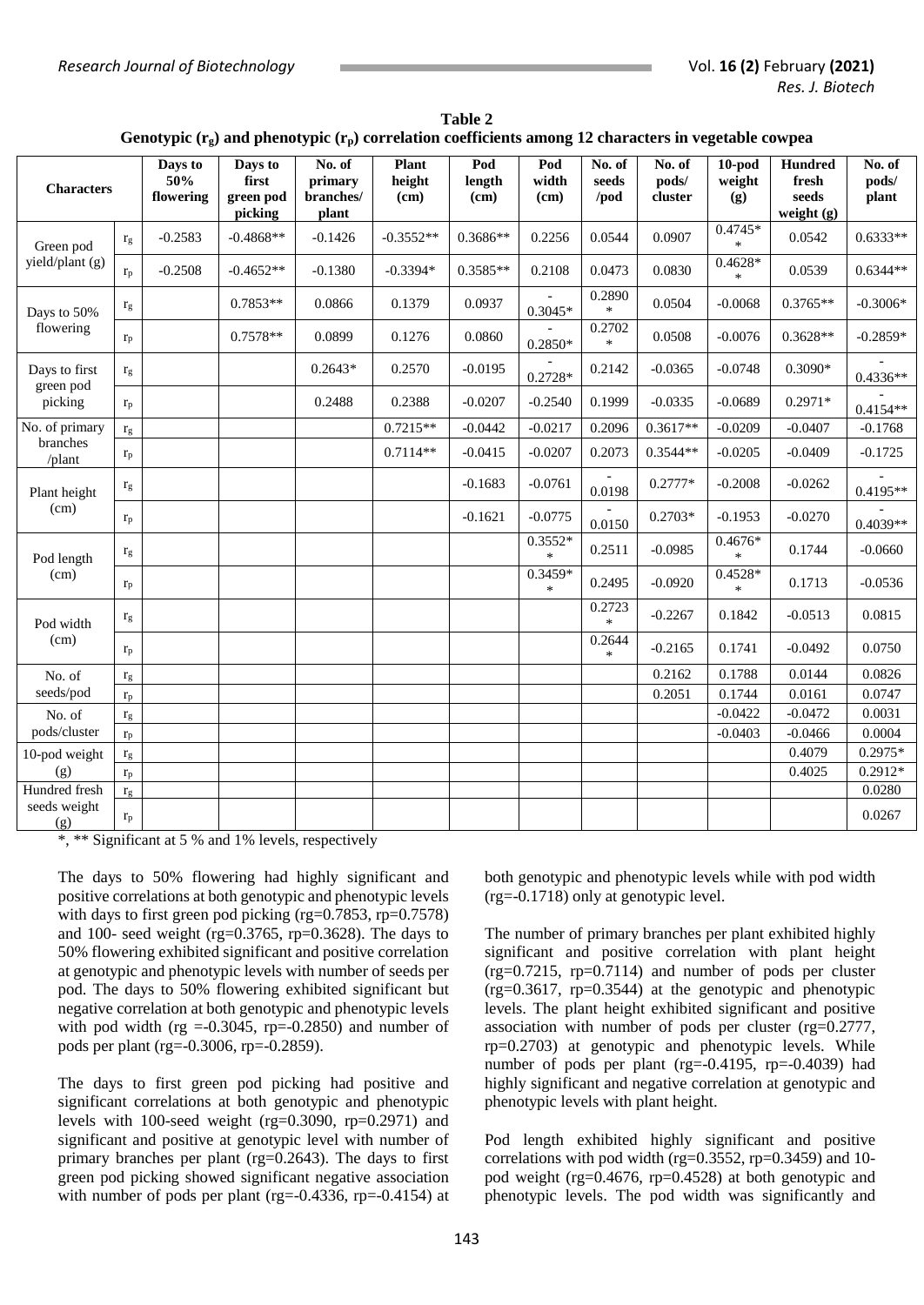positively correlated with the number of seeds per pod  $(rg=0.2723, rp=0.2644)$  at both genotypic and phenotypic levels.

The number of seeds per pod was non-significantly and positively correlated with the number of pods per cluster, 10 pod weight, 100-seed weight and number of pods per plant at both the genotypic and phenotypic levels. Number of pods per cluster showed non-significantly correlations with 10 pod weight, 100-seed weight and number of pods per plant at both genotypic and phenotypic levels.

The 10-pod weight showed highly significant and positive correlations with 100-seed weight (rg=0.4079, rp=0.4025) at both genotypic and phenotypic levels and significant and positive correlation with number of pods per plant (rg=0.4079, rp=0.4025). The interrelationship between 100 seed weight and number of pods per plant was found to be positive and non-significant at both genotypic and phenotypic levels.

Path Coefficient Analysis: The genotypic correlation coefficients calculated for different pairs of character were subjected to path coefficient analysis for partitioning these

values into the direct and indirect effects. The character which had shown significant genotypic correlation with pod yield per plant was considered for path coefficient analysis. The results obtained for direct and indirect effects of different characters on pod yield are presented in table 3.

Days to first picking had negative and significant correlation with pod yield per plant (rg= -0.4868) and its direct effect was negative and high in magnitude (-0.3472). This character showed low and positive indirect effects via number of pods per plant (0.1506). This trait showed low and positive indirect effects via pod length (0.0068), pod width (0.0947), number of pods per cluster (0.0.0127) and 10-pod weight (0.0260) while number of primary branches per plant (-0.0918), plant height (-0.0892) and number of seeds per pod (-0.0744) showed low and negative indirect effects.

This character showed moderate and negative indirect effects via days to 50% flowering (-0.2727) and low with 100-seed weight (-0.1073). The correlation coefficient between plant height and pod yield per plant was negative (rg= -0.3552) and its direct effect was negative and low in magnitude (-0.1072).

| $\mathbf{F}$ con pou $\mathbf{F}$ pour metallement component |                             |                                             |                                         |                                |                       |                      |                         |                            |                            |                                                   |                          |                                     |
|--------------------------------------------------------------|-----------------------------|---------------------------------------------|-----------------------------------------|--------------------------------|-----------------------|----------------------|-------------------------|----------------------------|----------------------------|---------------------------------------------------|--------------------------|-------------------------------------|
| <b>Characters</b>                                            | Days to<br>50%<br>flowering | Days to<br>first<br>green<br>pod<br>picking | No. of<br>primary<br>branches/<br>plant | <b>Plant</b><br>height<br>(cm) | Pod<br>length<br>(cm) | Pod<br>width<br>(cm) | No. of<br>seeds<br>/pod | No. of<br>pods<br>/cluster | $10$ -pod<br>weight<br>(g) | <b>Hundred</b><br>fresh<br>seeds<br>weight<br>(g) | No. of<br>pods<br>/plant | Green<br>pod yield<br>/plant<br>(g) |
| Days to 50%<br>flowering                                     | 0.2298                      | 0.1804                                      | 0.0199                                  | 0.0317                         | 0.0215                | $-0.0700$            | 0.0664                  | 0.0116                     | $-0.0016$                  | 0.0865                                            | $-0.0691$                | $-0.2583$                           |
| Days to first<br>green pod<br>picking                        | $-0.2727$                   | $-0.3472$                                   | $-0.0918$                               | $-0.0892$                      | 0.0068                | 0.0947               | $-0.0744$               | 0.0127                     | 0.0260                     | $-0.1073$                                         | 0.1506                   | $-0.4868**$                         |
| No. of<br>primary<br>branches/<br>plant                      | 0.0079                      | 0.0241                                      | 0.0913                                  | 0.0659                         | $-0.0040$             | $-0.0020$            | 0.0191                  | 0.0330                     | $-0.0019$                  | $-0.0037$                                         | $-0.0161$                | $-0.1426$                           |
| Plant height<br>(cm)                                         | $-0.0148$                   | $-0.0276$                                   | $-0.0774$                               | $-0.1072$                      | 0.0180                | 0.0082               | 0.0021                  | $-0.0298$                  | 0.0215                     | 0.0028                                            | 0.0450                   | $-0.3552**$                         |
| Pod length<br>(cm)                                           | 0.0290                      | $-0.0060$                                   | $-0.0137$                               | $-0.0522$                      | 0.3099                | 0.1101               | 0.0778                  | $-0.0305$                  | 0.1449                     | 0.0541                                            | $-0.0205$                | $0.3686**$                          |
| Pod width (cm)                                               | $-0.0273$                   | $-0.0245$                                   | $-0.0019$                               | $-0.0068$                      | 0.0319                | 0.0897               | 0.0244                  | $-0.0203$                  | 0.0165                     | $-0.0046$                                         | 0.0073                   | 0.2265                              |
| No. of<br>seeds/pod                                          | $-0.0481$                   | $-0.0357$                                   | $-0.0349$                               | 0.0033                         | $-0.0418$             | $-0.0453$            | $-0.1665$               | $-0.0360$                  | $-0.0298$                  | $-0.0024$                                         | $-0.0138$                | 0.0544                              |
| No. of<br>pods/cluster                                       | 0.0077                      | $-0.0056$                                   | 0.0556                                  | 0.0427                         | $-0.0151$             | $-0.0348$            | 0.0322                  | 0.1536                     | $-0.0065$                  | $-0.0073$                                         | 0.0005                   | 0.0907                              |
| $10$ -pod<br>weight $(g)$                                    | $-0.0012$                   | $-0.0133$                                   | $-0.0037$                               | $-0.0357$                      | 0.0831                | 0.0327               | 0.0318                  | $-0.0075$                  | 0.1777                     | 0.0725                                            | 0.0529                   | $0.4745**$                          |
| Hundred<br>fresh seeds<br>weight $(g)$                       | $-0.0190$                   | $-0.0156$                                   | 0.0021                                  | 0.0013                         | $-0.0088$             | 0.0026               | $-0.0007$               | 0.0024                     | $-0.0205$                  | $-0.0504$                                         | $-0.0014$                | 0.0542                              |
| No. of<br>pods/plant                                         | $-0.1497$                   | $-0.2159$                                   | $-0.0880$                               | $-0.2089$                      | $-0.0329$             | 0.0406               | 0.0411                  | 0.0016                     | 0.1481                     | 0.0140                                            | 0.4979                   | $0.6333**$                          |

**Table 3 Genotypic path coefficient analysis showing direct (diagonal) and indirect effects of different characters on total green pod yield per pod in vegetable cowpea**

\*, \*\* Significant at 5 % and 1% levels respectively

Residual effect,  $R = 0.5735$ 

N.B.: Values at diagonal indicate direct effects of respective characters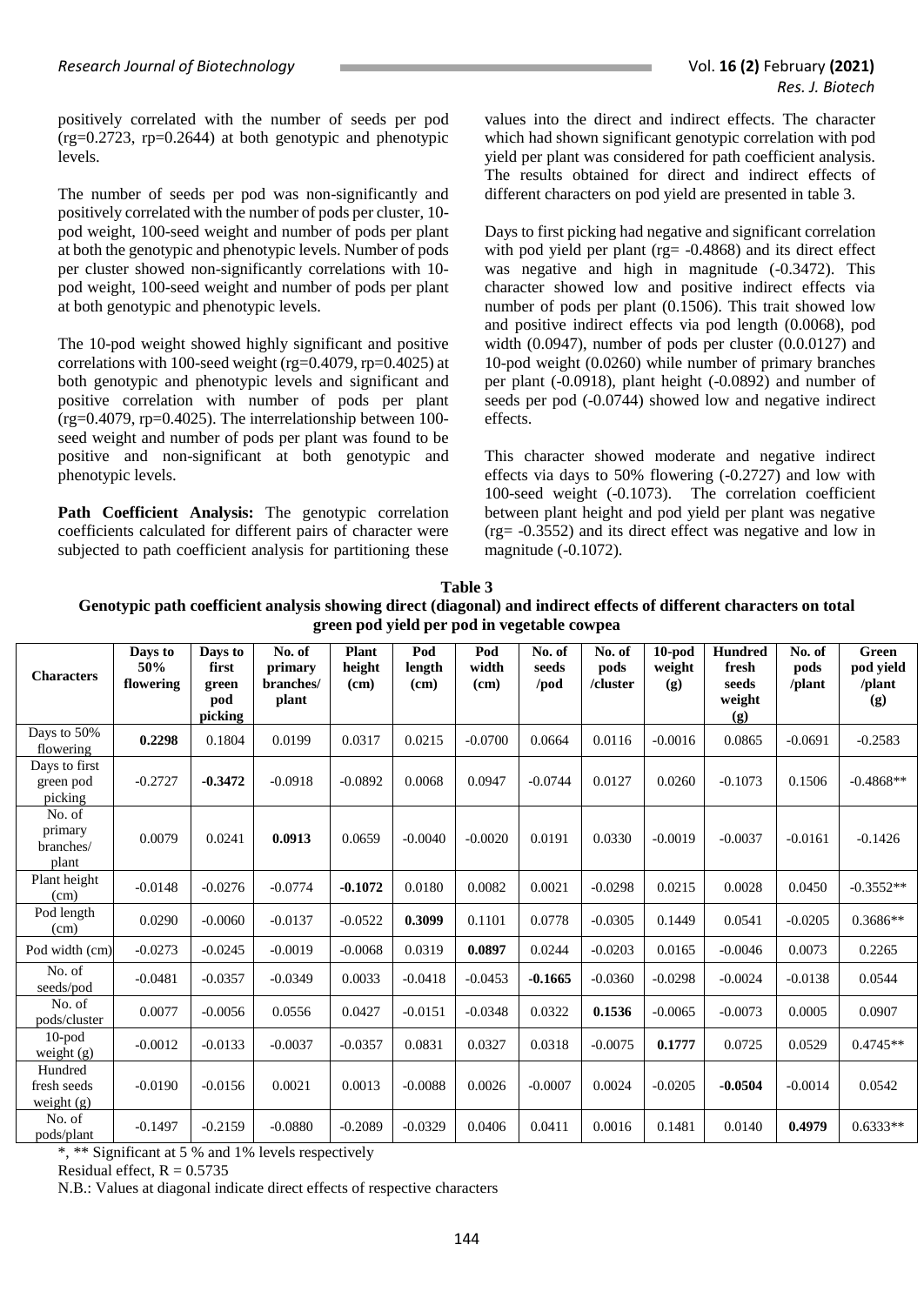The plant height exerted low and negative indirect effects on pod yield via days to 50% flowering (-0.0148), days to first picking (-0.0276), number of primary branches per plant (- 0.0774) and number of pods per cluster (-0.0298). Plant height contributed towards pod yield per plant through low but positive indirect effects via pod length (0.0180), pod width (0.0082), number of seeds per pod (0.0021), 10-pod weight (0.0215), 100-seed weight (0.0028) and number of pods per plant (0.0450).

In spite of positive correlation coefficient between pod length and pod yield per plant (rg= 0.3686), its direct effect on pod yield per plant was also positive and high (0.3099). The pod length had low and positive indirect effect on pod yield via pod width (0.1101) and 10-pod weight (0.1449) while days to 50% flowering (0.0290), number of seeds per plant (0.0778) and 100-seed weight (0.0541) had low and positive indirect effect indirect effects on pod yield. This character showed low and negative indirect effect via days to first picking (-0.0060), number of primary branches per plant (-0.0137), plant height (-0.0522), number of pods per cluster (-0.0305) and number of pods per plant (-0.0205).

The correlation coefficient between 10-pod weight positively and highly significantly correlated with pod yield per plant (rg=0.4745) and also manifested low and positive direct effect (0.1777) on pod yield per plant. This trait exhibited low and negative indirect effects via days to 50% flowering (-0.0012), days to first picking (-0.0133), number of primary branches per plant (-0.0037), plant height (- 0.0357) and number of pods per cluster (-0.0075) while pod length (0.0831), pod width (0.0327), number of seeds per plant (0.0318), 100-seed weight (0.0725) and number of pods per plant (0.0529) showed low and positive indirect effects.

The number of pods per plant vs pod yield per plant exhibited positive and significant genotypic correlation (rg=0.6333) and also exerted high and positive direct effect (0.4979) on pod yield per plant. This character contributed positive indirect effect towards the pod yield mainly through 10-pod weight (0.1481), pod width (0.0406), number of seeds per pod (0.0411), number of pods per cluster (0.0016) and 100-seed weight (0.0140). This character showed low and negative indirect effect via days to 50% flowering (- 0.1497), days to first picking (-0.2159) and plant height (- 0.2089) while number of primary branches per plant (- 0.0880) and pod length (-0.0329) low and negative indirect effect on pod yield per plant.

**Molecular Characterization:** Dendrogram construction based upon molecular marker showed Jaccard's similarity range from 10.00% to 85.00% and bifurcated into five main clusters (Figure 1). Out of fifty six genotypes under study, three genotypes JCPL-1, JCPL-2 and JCPL-3 formed a single cluster while JCPL-4 and JCPL-51 were alone and diverse from all other genotype. Rest of the 51 genotype were clustered into two groups. The genotypes JCPL-4 and JCPL-51 were diverse and can be used in the breeding programme for creating variability.

#### **Discussion**

The data obtained for 12 characters subjected to Analysis of Variance revealed highly significant differences among the genotypes for all the characters studied. The mean squares due to various sources of variation with regards to different traits *viz*. yield and component traits for cowpea. The correlation coefficients were worked out among 12 characters to find out association of pod yield per plant with its components at genotypic (rg) and phenotypic (rp) levels (Table 2). The phenotypic correlation coefficients were relatively higher than their corresponding genotypic correlations coefficients. In the present study, green pod yield per plant was found to be significantly and positively correlated with pod length, ten pod weight and number of pods per plant at both genotypic and phenotypic levels. Such positive interrelationship between green pod yield per plant and these attributes has also been reported in vegetable cowpea by several researchers.

The positive genotypic association has been reported between green pod yield per plant and pod length $16,17$ ; ten pod weight<sup>12</sup> and number of pods per plant<sup>17,18</sup>. Thus, on the basis of correlations pod length, ten pod weight and number of pods per plant were proved to be the outstanding characters influencing green pod yield in vegetable cowpea and need to be given importance in selection to achieve higher green pod yield.

In the present study, green pod yield per plant was found to be significantly and negatively correlated with plant height and first green pod picking. The negative genotypic association has been reported between green pod yield per plant and days to first picking<sup>16</sup> and plant height<sup>3</sup>. It means that green pod yield per plant can be improved by selecting genotype which has moderate height and gives pickings early so that produce can be marketed as soon as possible. Remaining characters viz. days to 50% flowering, pod width, number of pods per cluster, number of primary branches per plant, number of seeds per pod and hundred seed weight did not show any significant relationship with green pod yield per plant.

Characters like days to 50% flowering had significant and positive correlation with days to first green pod picking, number of seeds per pod and hundred seed weight. The character of days to 50% flowering has negative and significant correlation with pod width and number of pods per plant. The negative and significant relation between days to 50% flowering and number of pods per plant was reported<sup>1,25</sup>; days to first picking had negative and significant correlation at both genotypic and phenotypic levels with green pod yield per plant and numbers of pods per plant.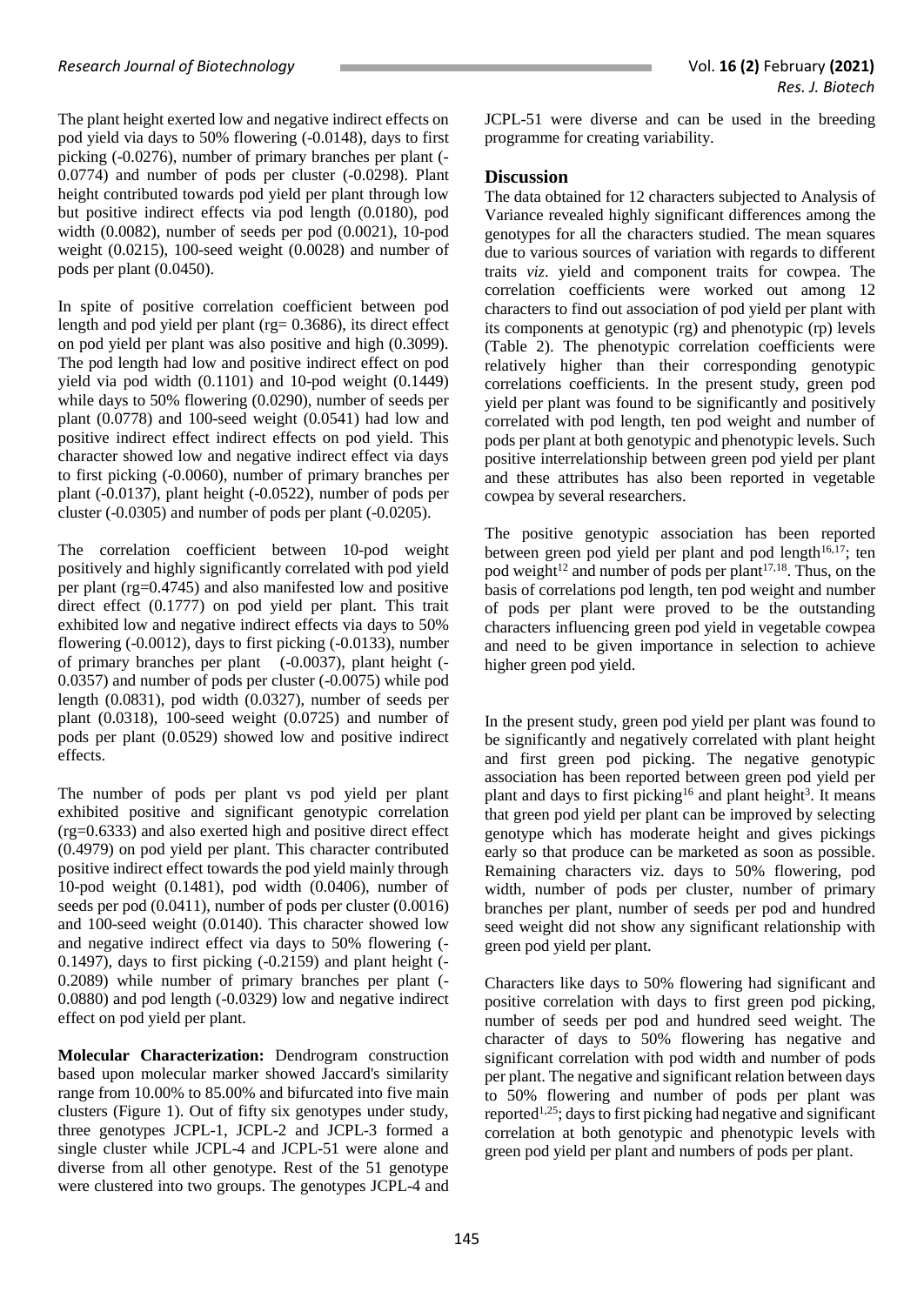$0.9$ 

 $0.7$ 

 $0.6$ 

 $0.3$ 

 $0.00$ 



**Figure 1: Dedogram based on RAPD characterization of cowpea**

The negative genotypic association has been reported between days to first picking and green pod yield per plant and number of pods per plant <sup>9,15</sup>.

The character number of primary branches per plant had positive and significant relation with plant height. The positive and significant association has been reported for plant height and number of primary branches per plant<sup>3.</sup> Plant height had negative and significant correlation with number of pods per plant. Similar results had been reported,<sup>3</sup> however contrary result has been reported<sup>18</sup>. The character pod length had been found positively and significantly correlated with pod width and ten pod weight similar results had been obtained<sup>3,25</sup>.

The character pod width had positive and significant relation with number of seed per pod; similar results have been reported in literature<sup>3</sup> but a negative relationship has also been reported<sup>25</sup>. The character ten pod weight had a positive and significant relation with number of pods per plant, similar results have been reported  $3,12$ .

The present results on correlation coefficient thus revealed that the number of pods per plant, ten pod weight and pod length were the most important attributes and may contribute considerably towards higher green pod yield. The interrelationship among yield components would help in increasing the yield levels and therefore, more emphasis should be given to these components while selecting better types in vegetable cowpea. In the present study, the path coefficient analysis revealed that number of pods per plant, pod length and ten pod weight exhibited high and positive

direct effects on green pod yield per plant (Table 3). Thus, these characters turned out to be the major components of green pod yield and direct selection for these traits will be rewarding for yield improvement. Similar results were reported<sup>9,14,21,22,27</sup> for number of pods per plant<sup>2,8,28</sup> for pod length<sup>25</sup> for ten pod weight.

Days to first picking had negative and significant correlation with pod yield per plant and its direct effect was negative and high in magnitude. This character showed low and positive indirect effects via number of pods per plant. This trait showed low and positive indirect effects via pod length, pod width, number of pods per cluster and 10-pod weight while number of primary branches per plant, plant height and number of seeds per pod showed low and negative indirect effects. This character showed moderate and negative indirect effects via days to 50% flowering and low with 100 seed weight.

Similarly, correlation coefficient between plant height and pod yield per plant was negative and its direct effect was negative and low in magnitude. The plant height exerted low and negative indirect effects on pod yield via days to 50% flowering, days to first picking, number of primary branches per plant and number of pods per cluster.

Pod length had high and positive correlation with pod yield per plant and its direct effect on pod yield per plant was also positive and high. The pod length had low and positive indirect effect on pod yield via pod width and 10-pod weight while days to 50% flowering, number of seeds per plant and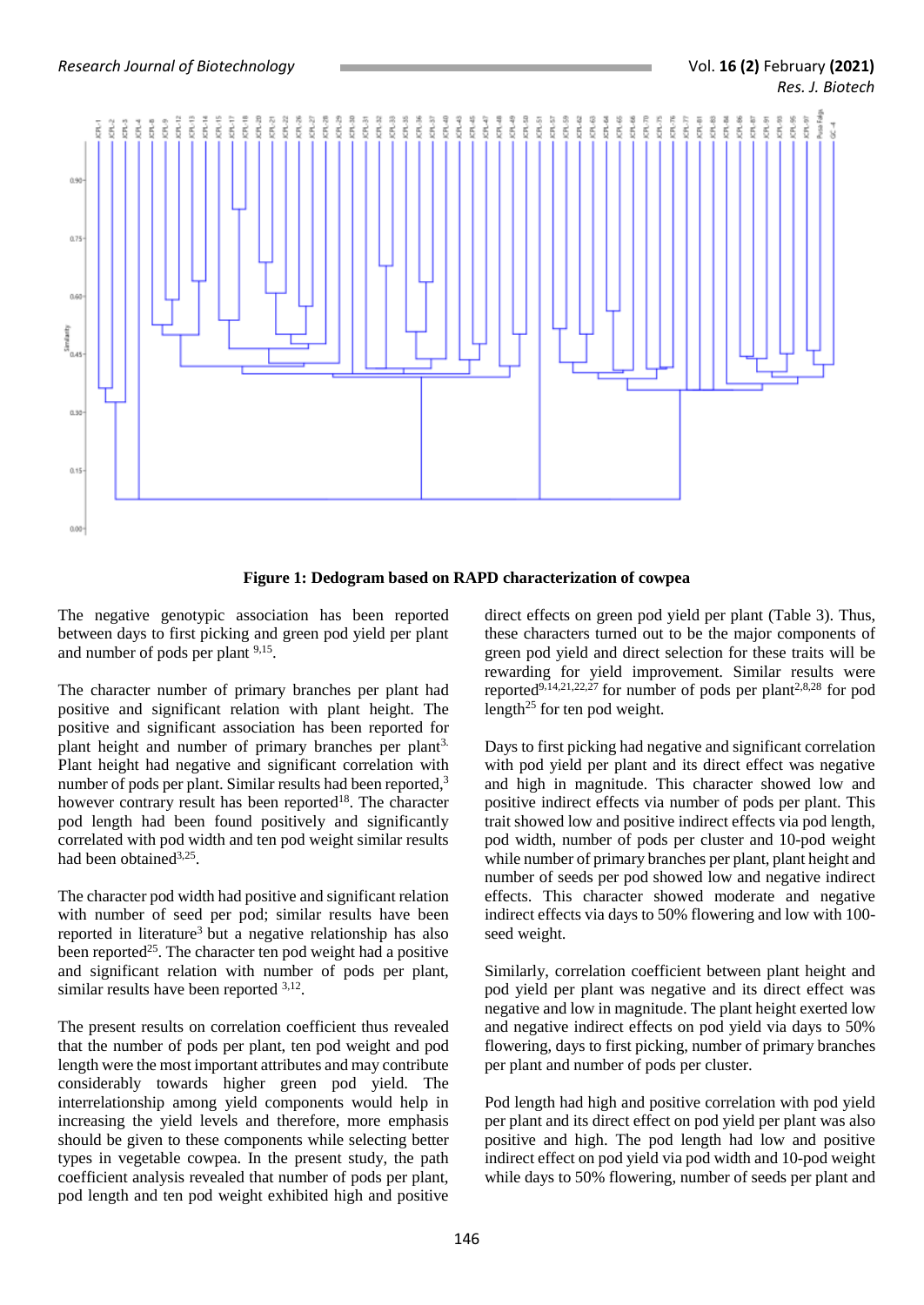100-seed weight had low and positive indirect effect indirect effects on pod yield.

## **Conclusion**

The correlation coefficient between 10-pod weight was positively and highly significantly correlated with pod yield per plant and also manifested low and positive direct effect on pod yield per plant.

The number of pods per plant vs. pod yield per plant exhibited positive and significant genotypic correlation and also exerted high and positive direct effect on pod yield per plant. This character contributed positive indirect effect towards the pod yield mainly through 10-pod weight, pod width, number of seeds per pod, number of pods per cluster and 100-seed weight. This character showed low and negative indirect effect via days to 50% flowering, days to first picking and plant height while number of primary branches per plant and pod length low and negative indirect effect on pod yield per plant.

Thus, we can conclude from path analysis that characters with maximum direct and indirect effects are pod length, ten pod weight and number of pods per plant. These characters also exhibited significant and positive association with green pod yield per plant and hence, they may be considered as the most important yield contributing characters and due emphasis should be placed on these components while selecting for high yielding types in vegetable cowpea.

#### **References**

1. Abua M., Akpaniwo G. and Obok E., Lead Selection Traits Relationship in Cowpea (*Vignaunguiculata*(L.) Walp.): Is Grain Yield Still Key?, *American Journal of Experimental Agriculture,*  **4(7)**, 809 **(2014)**

2. Adebitan S.A. and Wacka C.M., Correlation analysis of physical quantities with severity of major disease occurring in some promising vegetable cowpea [*Vignaunguiculata*(L). Walp] genotypes, *Interl. J. Tropic Pl. Diseases*, **14(1)**, 91-98 **(1996)**

3. Ajayi A.T., Adekola M.O., Taiwo B.H. and Azuh V.O., Character Expression and Differences in Yield Potential of Ten Genotypes of Cowpea (*Vignaunguiculata*L. Walp), *International Journal of Plant Research*, **4(3)**, 63-71 **(2014)**

4. Al-Jibouri H.A., Miller P.A. and Robinson H.F., Genotypic and environmental variances in upland cotton cross of interspecific origin, *Agron. J*., **50**, 633-635 **(1958)**

5. Chaattopadhyay A., Dasgupta T., Hazara P. and Som M.G., Variability studies in cowpea, *The Hort. J*., **9(1)**, 71-75 **(1996)**

6. Dewey D.R. and Lu K.H., A correlation and path coefficient analysis of components of crested wheat grass seed production, *Agron. J.*, **51**, 511-518 **(1959)**

7. Hammer Ø., Harper D.A.T. and Ryan P.D., PAST: Paleontological Statistics Software Package for Education and Data Analysis, *Palaeontologia Electronica*, **4(1),** 9 **(2001)**

8. Kar N., Das T.G. Hazara P. and Som M.G., Association of pod yield and its components in vegetable cowpea [*Vignaunguiculata*(L). Walp], *Indian Agric*., **39(4),** 231-238 **(1995)**

9. Kutty C.N., Mili R. and Jaikumaran U., Correlation and path coefficient analysis in vegetable cowpea [*Vignaunguiculata*(L.) Walp.], *Indian J. Horti*., **60(3)**, 257-261 **(2003)**

10. Lakshmi P.V. and Goud J.V., Genetic divergence in cowpea [*Vignaunguiculata*(L.) Walp], *Maysore J. Agric. Sci*., **11(2)**, 144- 147 **(2004)**

11. Mishra H.P., Ganesh R., Jha P.B. and Ram G., Correlation and path coefficient analysis for yield and yield attributing characters in cowpea [*Vignaunguiculata*(L.) Walp*.*], *Recent Hort*., **1(1)**, 61- 67 **(1994)**

12. Mishra H.N. and Dash S.R., A study on variability, character association and path analysis for green pod yield in yard long bean [*Vignaunguiculata*subspsesquipedalis (L.) Verdcourt], *Veg. Sci*., **36(3Suppl.)**, 319-322 **(2009)**

13. Mital R.K. and Verma P.S., Selection indices in table peas (*Pisumsativum*Linn.), *Indian Journal of Genetics and Plant Breeding*, **51(1)**, 130-133 **(1991)**

14. Mittal V.P. and Singh P., Component analysis of seed yield and other characters in cowpea [*Vignaunguiculata*(L.) Walp.], *J. Arid Legumes*, **2(2)**, 408-409 **(2005)**

15. Narayankutty C., Mili R. and Jaikumaran U., Variability and genetic divergence in Vegetable cowpea [*Vignaunguiculata*(L.) Walp], *J. Maharashtra Agric*.,*Uni*., **28(1)**, 26-29 **(2003)**

16. Pal A.K., Maurya A.N., Singh B., Ram D. and Kumar S., Genetic variability, heritability and genetic advance analysis in cowpea [*Vignaunguiculata*L. (Walp.)], *Orrisa J. Hort*., **31(1)**, 94- 97 **(2003)**

17. Patil D.M., Sawardekar S.V., Gokhale N.B., Bhave S.G., Sawant S.S., Sawantdesai S.A., Lipne K.A., Sabale S.N. and Joshi S.N., Genetic diversity analysis in cowpea [*Vignaunguiculata*(L.) Walp.] by using RAPD markers,*International Journal of Innovative Biotechnology and Biochemistry*, **1(1)**, 15-23 **(2013)**

18. Peksen A., Fresh pod yield and some pod characteristics of cowpea [*Vignaunguiculata*(L.) Walp.] genotypes from Turkey, *Asia J. Plant Sci*., **3(3)**, 269-273 **(2004)**

19. Santos C.A.F., Monezes E.A. and Araujo F.P. De., Genetic diversity in genotypes of cowpea [*Vignaunguiculata*(L.) Walp] under two different types of environments, *Revista Ceres.*, **44(251)**, 35-42 **(1997)**

20. Santos A., Ceccon G., Davide L., Correa A. and Alves V., Correlations and path analysis of yield components in cowpea, *Crop Breeding and Applied Biotechnology*, **14**, 82-87 **(2014)**

21. Sawant D.S., Association and path analysis in cowpea [*Vignaunguiculata*(L.) Walp.], *Ann. Agric. Res.,* **15(2)**, 134-139 **(1994)**